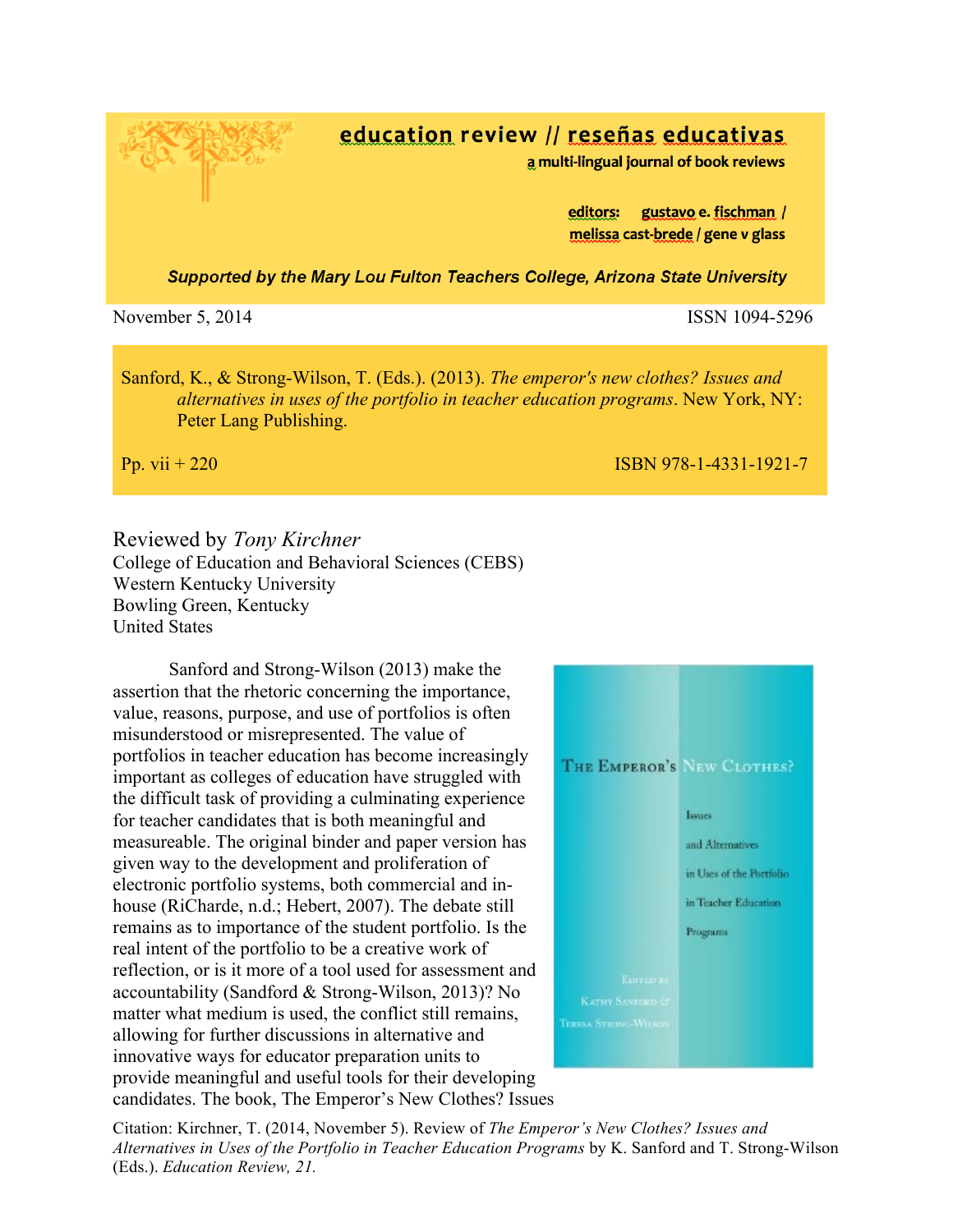and Alternatives in Uses of the Portfolio in Teacher Education Programs (2013) provides a platform in which challenges and alternatives to the traditional portfolio can be presented.

Gathering an array of articles, the editors provide a wide variety of ideas, perspectives, and research concerning the use of portfolios in teacher education. Their research focuses on many viewpoints including U.S. universities, Canadian universities, undergraduate, graduate, and the use of portfolios in the P -12 setting. The book is organized in two main themes: portfolio issues and portfolio alternatives. Each of the twelve chapters in this book has a different author and research article or discussion point. This gives the reader the ability to select individual articles without having to read the entire book or lose the context between chapters.

Part one of the book, "Issues", contains five chapters from authors who write about their specific concerns and relating to their use of portfolios. The most common theme throughout this section is the difficulty faced in the purpose or context in which the portfolio is used (Barrett & Carney, 2005). Two specific examples from this section of the book follow.

Chapter 2, "Supporting the process of creating a teaching portfolio", starts the discussion with an explanation of how difficult it is to define what a portfolio is, different terms used for portfolios, and the multitude of purposes portfolios fill. This in itself is one of the biggest challenges portfolios bring into teacher education. Is the portfolio a reflective work, accumulated throughout a semester or all coursework, and/or used for certification purposes or student growth? Students, faculty, administrators, and potential employers look at a portfolio's use in different ways (Lowenthal, White, & Cooley, 2011). Regardless of the perspective, Wray (2013) clearly describes the struggle teacher candidates have when faced with creating a portfolio and ways educators can assist them throughout this journey. Faculty mentoring, teacher learning communities, student collaboration, and technological support are specific examples used to help candidates and preparation units capture "the salient component of any quality teacher education program" (p. 27).

Chapter 3, "Negotiating the contested terrain of the initial teaching portfolio", details the use of a paper -based portfolio and the "contested nature" (p. 31) a portfolio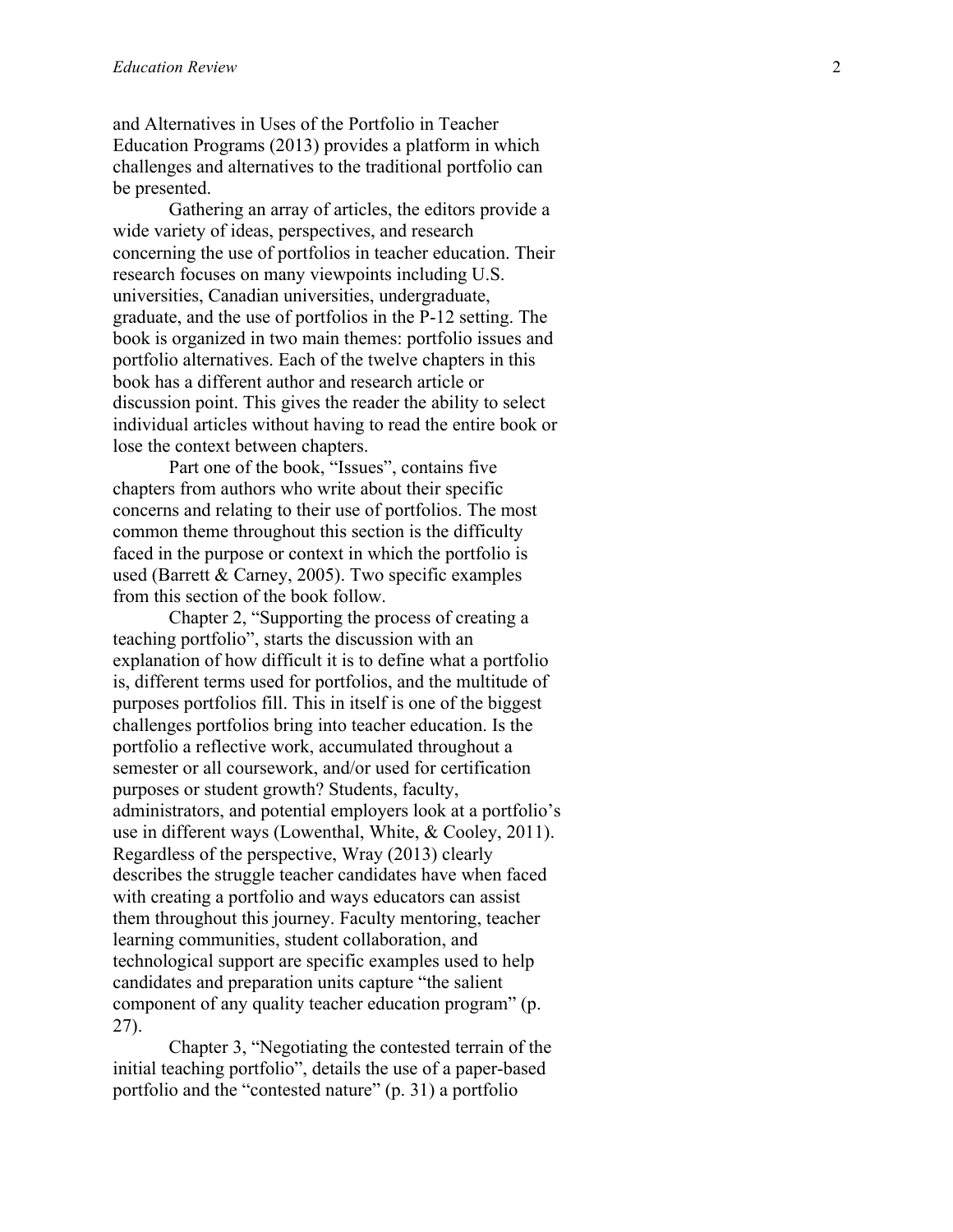brings in these areas: purpose, assessment, reflective quality, time and effort, and support. Berrill, Hill, & Mac Donald (2013) use the theoretical framework which describes a teacher's professional knowledge as being either secret, sacred, or a cover story. After participating in an 18 -month self-study, the authors explore how two of them contend with the often conflicting nature of portfolios. Conflicts could be found in the purpose of the portfolio, the grading as an assignment, difficulty in meaningful reflection, and using the portfolio for employment purposes. The perspectives seemed to vary depending on position, current status as a teacher, and the individual's depth of reflection. The perceptions of the portfolio changed between pre -service teachers, graduate level teachers, and specifically on the "instructor's interest and involvement in portfolios" (p. 45) within their programs. With their stories in mind, the authors stress the importance of identifying these hurdles in the portfolio process and the need to address them in a thoughtful and purposeful manner. Although this chapter is written about a paper -based portfolio, those educators who use electronic portfolios will experience the same difficulties and terrain challenges (Lowenthal, White, & Cooley, 2011; Ntuli, Keengwe, & Kyei -Blankson, 2009).

Part two of the book, "Alternatives", containing six chapters, brings together different approaches to portfolios in general, or new and different ideas in how to implement, evaluate, or view the portfolios you may already have developed. Two specific examples from this section of the book follow.

Chapter 10, "More than window dressing? The place of photographs in teacher identity construction", describes a qualitative research study expounding upon the idea that a picture is worth a thousand words. The framework used focuses on the teacher narrative and the importance of visual imagery within that narrative. The teacher narrative is a reflective portfolio that describes his/her identity as a teacher (Strong -Wilson, Cole, & Nooozi, 2013). The use of visual images can be very powerful as we have all seen in books, movies, newspapers, and on TV. The same is true of teacher candidates and practicing teachers. The study suggests that photographs, taken during pre -service experiences and purposely reflected upon, provide teachers a different way of viewing themselves or a new "lens" (p. 177) in which they can discover their true identity as an educator. The authors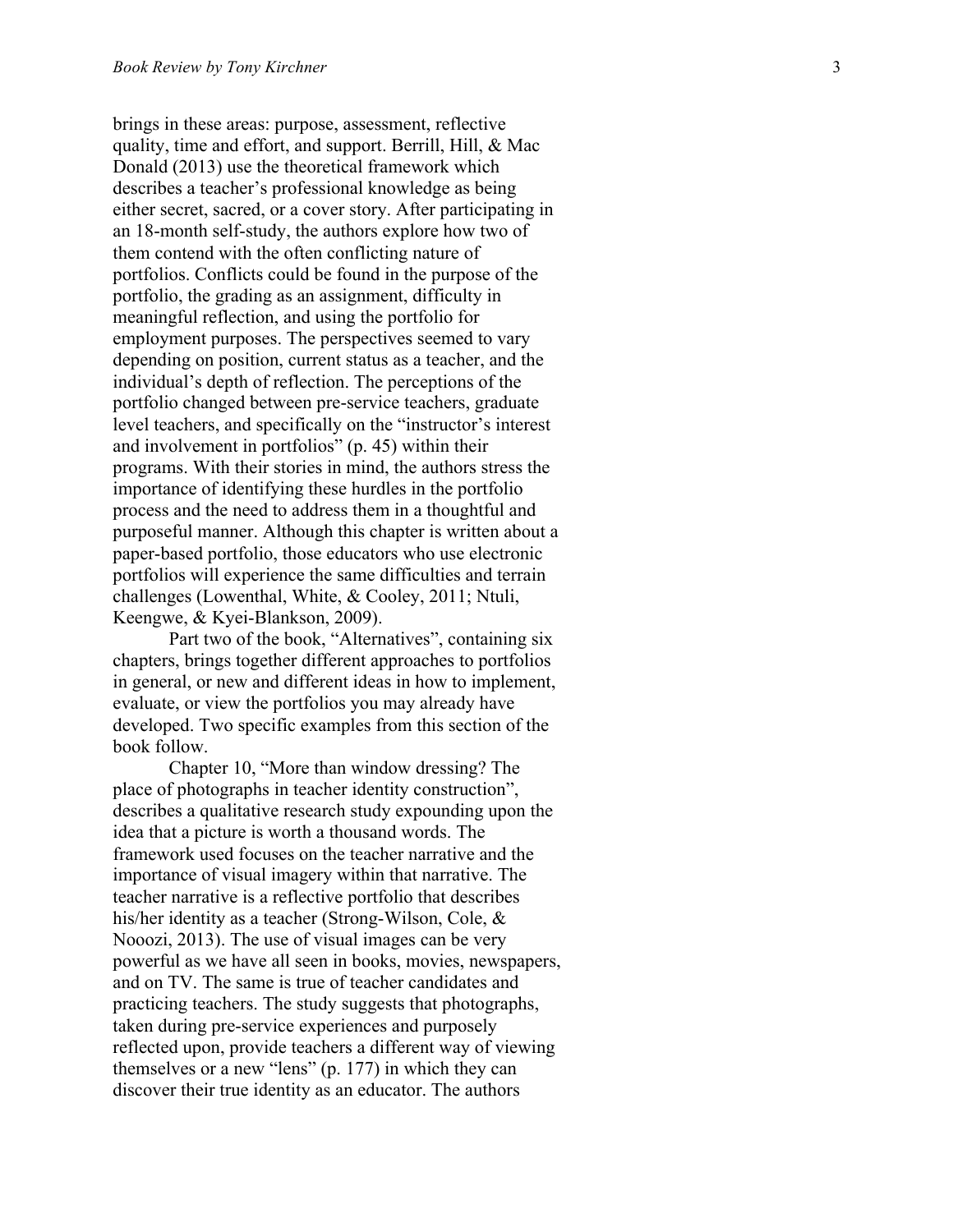recommend including photographs in student's reflective work and the pictures "be made to speak: for teachers to tell the stories about why they are there" and to uncover the hidden ideas that "may lie in and around and behind the photographs" (p. 177). Their findings show the power the photographs that instigated the candidates to have new conversations about themselves and their true teacher **identities** 

Chapter 12, "Case Studies on three iterations of e portfolios", delves into the implementation of electronic portfolios (EP) within programs and looked to determine the portfolio's ability to facilitate the student's authentic learning process. As discussed earlier, those using portfolios struggle to meet the competing agendas that include the ability to demonstrate student learning, certification requirements, course outcomes, and a job search tool. This assertion is true of traditional, alternative, and electronic portfolios. Their research questions focused around five main concentrations: current use of the electronic portfolio, purpose for adoption, how the EP connect to pedagogy, how the EP connected to assessment, and technological support of the EP (Gerrity, Hopper, & Sanford, 2013). The three case studies of international EP adopters gave some insight that may be indicative of other adopters. All three EP initiatives struggled to meet the promise to show student learning. All three had individuals leading the EP charge but received push -back from both faculty and students when it came to the value of learning vs. a measurable outcome. Most importantly, students must see the value in their learning and the portfolio process. On the positive side, this study provides a ray of hope for those EP users. Educator preparation units, faculty, practitioners, and teacher candidates who are socially interlinked with interaction between all parties, have the best chance of seeing the true benefits of their EP (Tang, & Lam, 2014).

*The Emperor's New Clothes?* is a book that can be a recommended read for anyone who is concerned with the efficacy of teacher preparation programs, the use of portfolios in education, or electronic portfolio advocates. Having developed and implemented an electronic portfolio system over the past ten years, the content of this book provided some challenging perspectives into areas of teacher candidate performance, outcomes, and the use of portfolios I had not considered. One aspect of teacher preparation not discussed with any depth is the difficult struggle between the educator preparation program's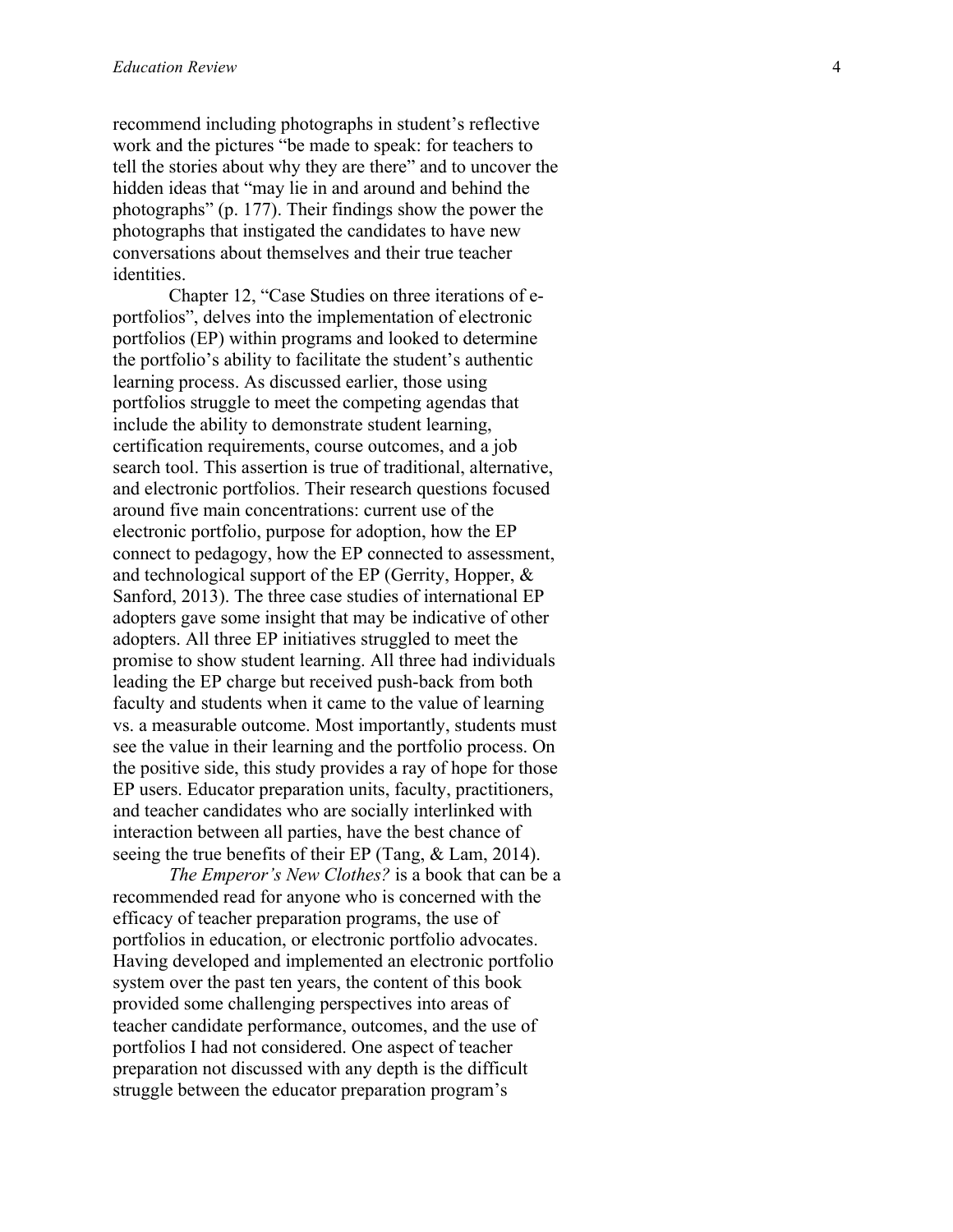struggle to do what is best for student growth and the ever increasing demand for data documenting their impact on those students. Accredited teacher preparation programs have seen an increase in the demand for verifiable data over the past ten years. Looking ahead at the transition from National Council for Accreditation of Teacher Education (NCATE) and Teacher Education Accreditation Council (TEAC) into Council for the Accreditation of Educator Preparation (CAEP) reveals a heightened emphasis on data based evidence of program and candidate impact (CAEP, 2013). No matter what your portfolio experiences are, this book will provide different perspectives on the use of portfolios in educator preparation.

## References

- Barrett, H. C., & Carney, J. (2005). *Conflicting paradigms and competing purposes in electronic portfolio development*. Retrieved February 14, 2006, from http://www.electronicportfolios.org/portfolios/LEAJ ournal -BarrettCarney.pdf
- Berrill, D., Hill, I., & MacDonald, K. (2013). Negotiating the contested terrain of the initial teaching portfolio: secret, shared, and cover stories. In K. Sanford & T. Strong Wilson (Eds.), *The emperor's new clothes? Issues and alternatives in uses of the portfolio in teacher education programs* (pp. 31 -54). New York, NY: Peter Lang Publishing Inc.
- CAEP (2013). *CAEP 2013 standards for accreditation of educator preparation*. [online] Retrieved from: http://caepnet.org/accreditation/standards/
- Gerrity, S., Hopper, T., & Sanford, K. (2013). Case studies on three iterations of the e -portfolios: exploring the complexity in teacher education in Canada, Australia, and New Zealand. In K. Sanford & T. Strong Wilson (Eds.), *The emperor's new clothes? Issues and alternatives in uses of the portfolio in teacher education programs* (pp. 197 -214). New York, NY: Peter Lang Publishing Inc.
- Hebert, D. M. (2007). *Innovation in teacher education: Faculty members' and assessment coordinators' perceptions of electronic assessment systems.*  Retrieved from http://etd.lsu.edu/docs/available/etd - 11062007 -181936/
- Lowenthal, P. R., White, J. W., & Cooley, K. C. (2011). Remake / remodel: Using eportfolios and a system of gates to improve student assessment and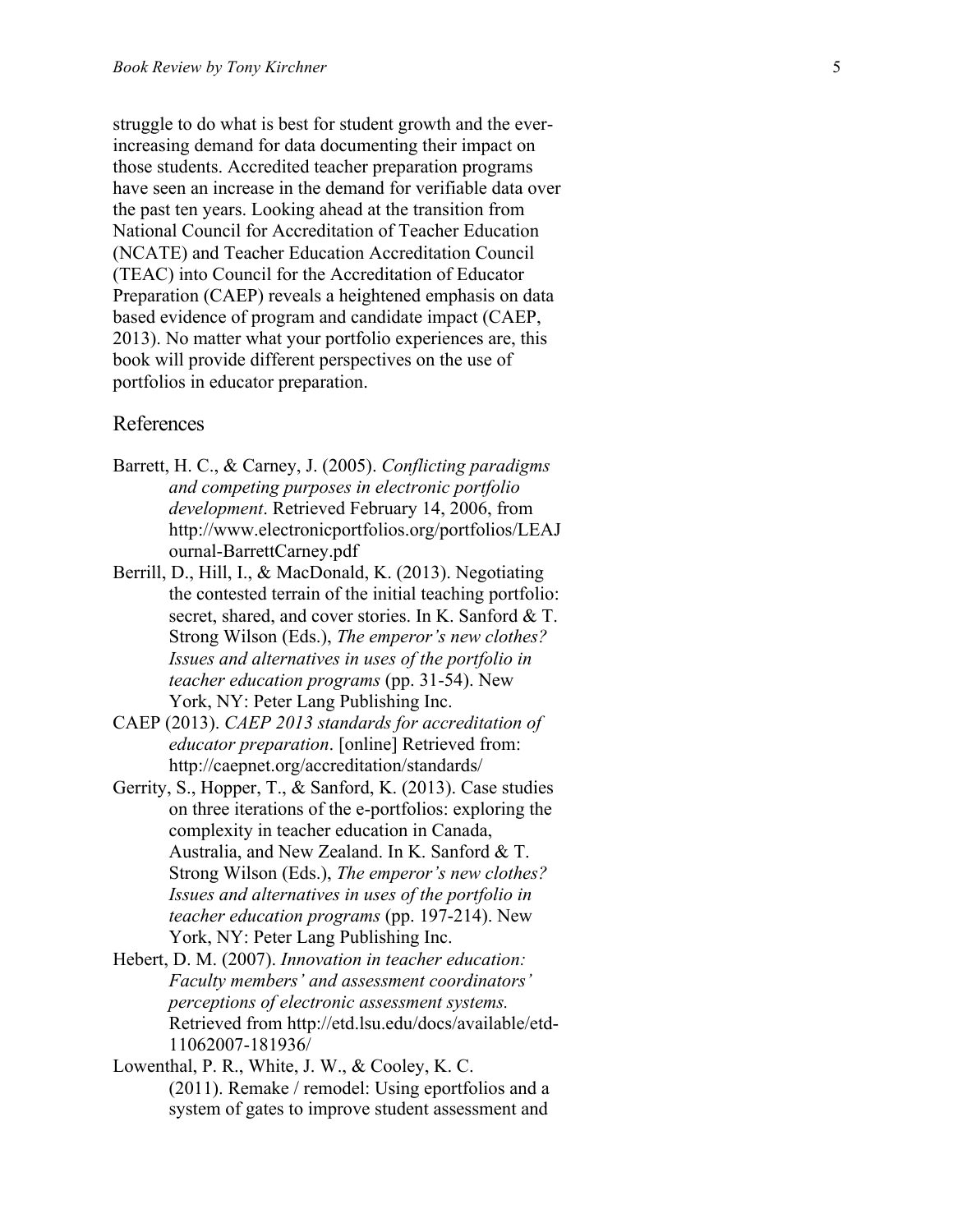program evaluation. *International Journal of ePortfolio, 1*(1), 61 -70.

- Ntuli, E., Keengwe, J., & Kyei -Blankson, L. (2009). Electronic portfolios in teacher education: A case study of early childhood teacher candidates. *Early Childhood Education Journal*, 37(2), 121 -126.
- RiCharde, S. R. (n.d.). *Data management and data management tools.* Retrieved September 9, 2011 retrieved from http://usfweb2.usf.edu/assessment/Resources/Data %20Management%20and%20Data%20Managemen t%20Tools.pdf
- Strong -Wilson, T., Cole, A., & Noroozi, N. (2013). More than window dressing: The place of photographs in teacher identity construction. In K. Sanford & T. Strong Wilson (Eds.), *The emperor's new clothes? Issues and alternatives in uses of the portfolio in teacher education programs* (pp. 165 -179). New York, NY: Peter Lang Publishing Inc.
- Tang, E., & Lam, C. (2014). Building an effective online learning community (OLC) in blog -based teaching portfolios. *The Internet in Higher Education*, 20, 79 -85.
- Wray, S. (2013). Supporting the process of creating a teaching portfolio. In K. Sanford & T. Strong Wilson (Eds.), *The emperor's new clothes? Issues and alternatives in uses of the portfolio in teacher education programs* (pp. 15 -30). New York, NY: Peter Lang Publishing .

## About the Reviewer

Tony Kirchner

College of Education and Behavioral Sciences (CEBS) Western Kentucky University Bowling Green, Kentucky United States Tony Kirchner, Ed.D. is the Director of Educational Technology for the College of Education and Behavioral Sciences (CEBS) at Western Kentucky University. He holds a Bachelor of Science in Computer Science, a Master of Science in Library Media Education (Educational Technology), and an Ed.D. in Educational Leadership. He developed the CEBS Electronic Portfolio and Accountability system and has researched, written, and presented on the topic of electronic assessment systems in teacher education.